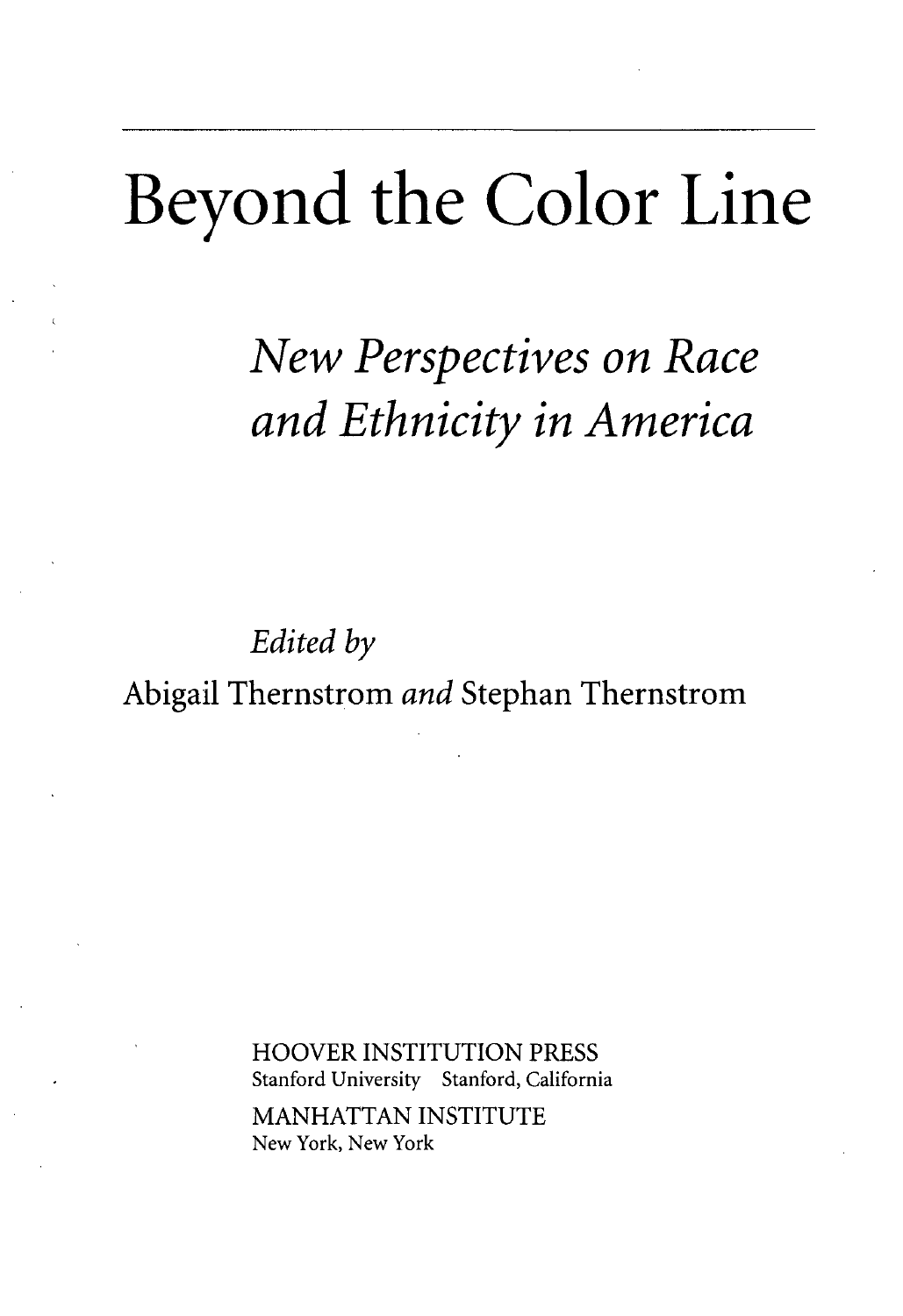## Contents

Foreword ix John Raisian and Larry Mone

Contributors xi

Introduction  $\mathbf{1}$ 

## PART ONE THE BIG PICTURE

The Demography of Racial and Ethnic Groups 13 *Stephan Thernstrom*

Immigration and Group Relations 37 *Reed Ueda*

What Americans Think About Race and Ethnicity 53 *Everett C. Ladd*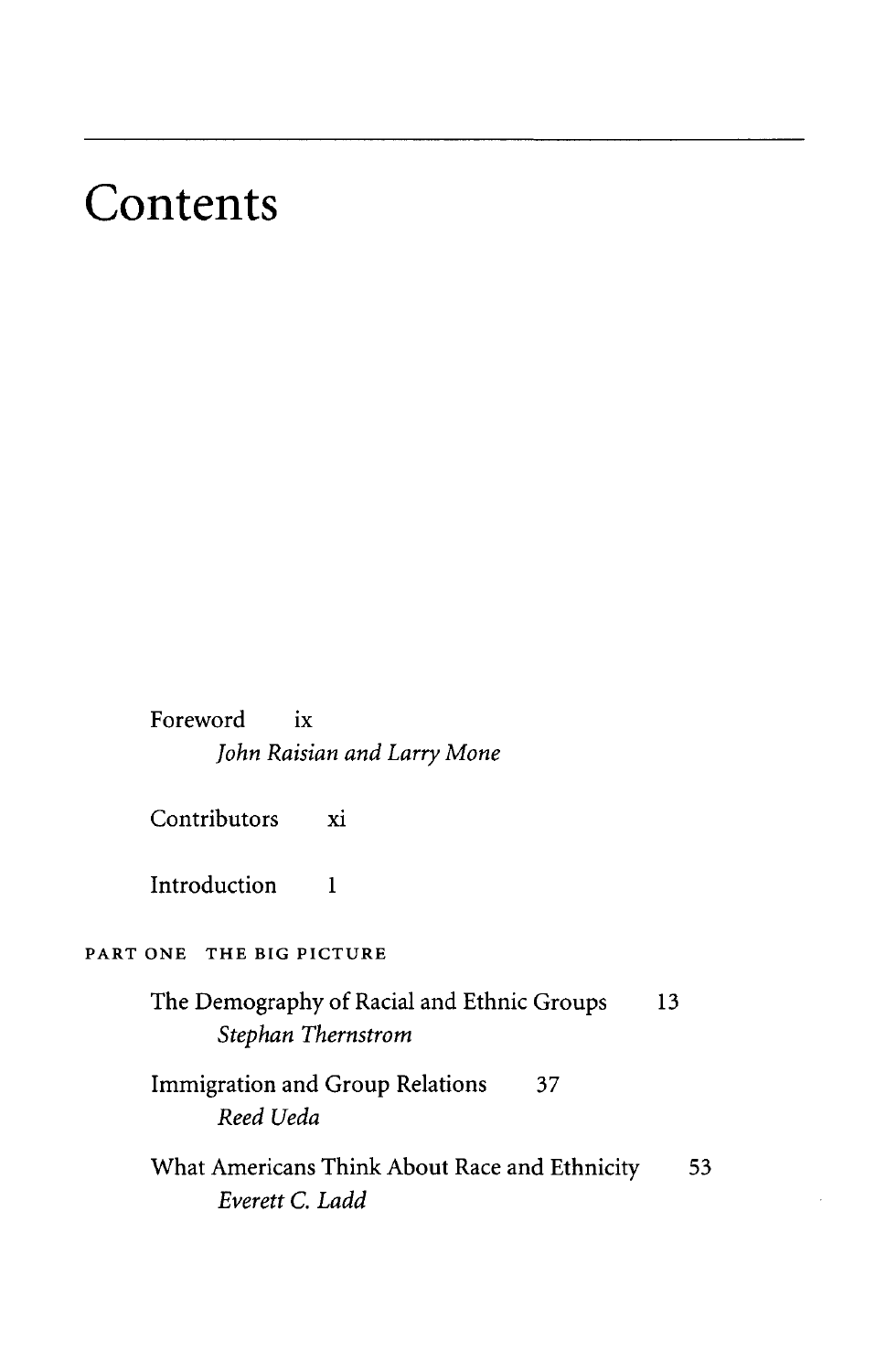ï

| <b>Shelby Steele</b>                                                                                           |     |
|----------------------------------------------------------------------------------------------------------------|-----|
| PART TWO PRIVATE LIVES AND PUBLIC POLICIES                                                                     |     |
| Residential Segregation Trends<br>83<br>William A. V. Clark                                                    |     |
| African American Marriage Patterns<br>95<br>Douglas J. Besharov and Andrew West                                |     |
| Crime<br>115<br>James Q. Wilson                                                                                |     |
| Health and Medical Care<br>127<br>Sally Satel                                                                  |     |
| <b>Supporting Black Churches</b><br>153<br>John J. DiIulio Jr.                                                 |     |
| PART THREE ECONOMICS                                                                                           |     |
| Discrimination, Economics, and Culture<br>167<br>Thomas Sowell                                                 |     |
| Half Full or Half Empty? The Changing<br>Economic Status of African Americans, 1967-1996<br>181<br>Finis Welch |     |
| Discrimination in Public Contracting<br>201<br>George R. La Noue                                               |     |
| PART FOUR EDUCATION                                                                                            |     |
| Desegregation and Resegregation in the Public Schools<br>David J. Armor and Christine H. Rossell               | 219 |

Wrestling with Stigma 69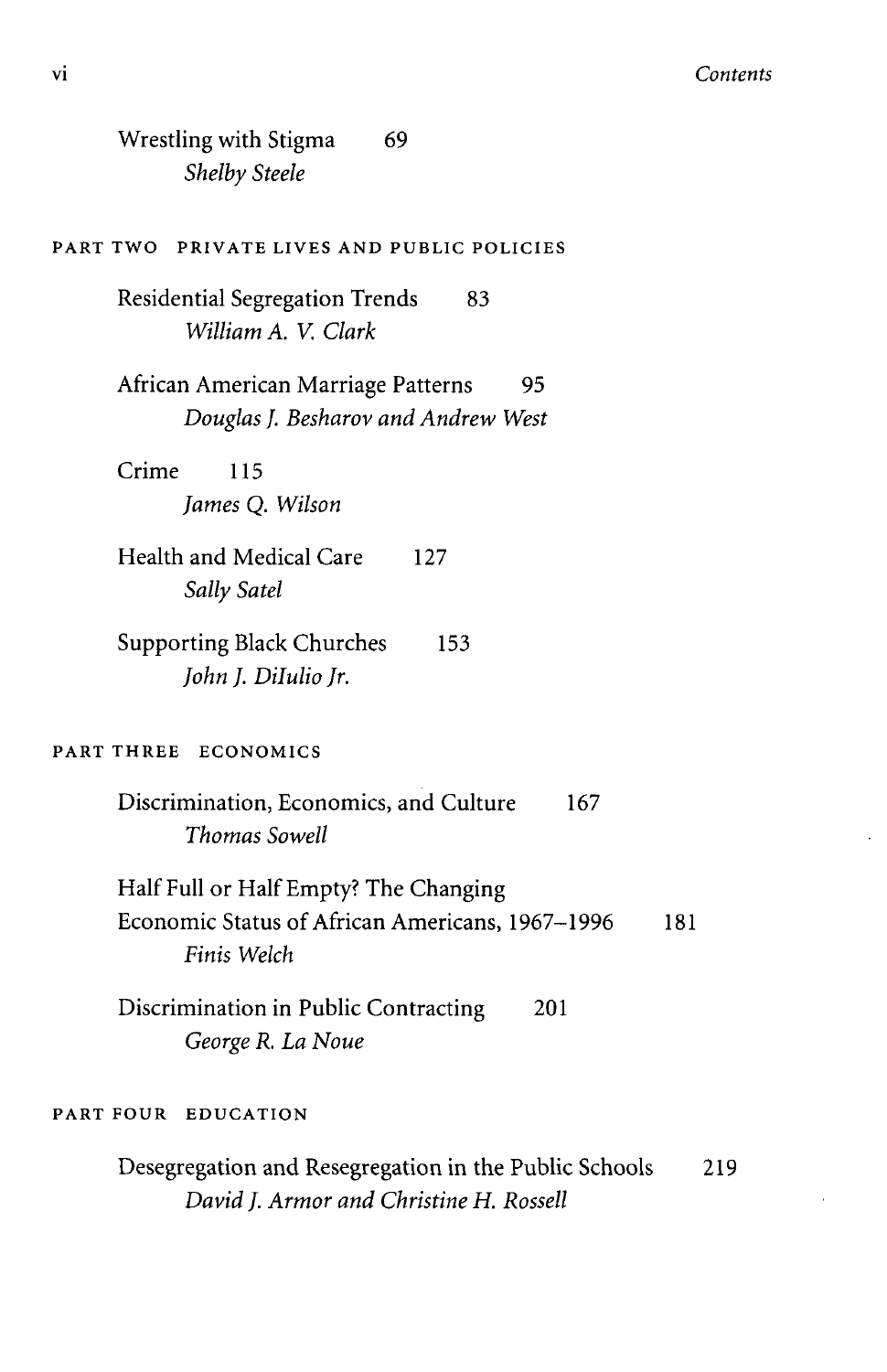## *Contents* vii

| The Racial Gap in Academic Achievement<br>259<br>Abigail Thernstrom                     |  |
|-----------------------------------------------------------------------------------------|--|
| Schools That Work for Minority Students<br>277<br><b>Clint Bolick</b>                   |  |
| Preferential Admissions in Higher Education<br>293<br>Martin Trow                       |  |
| PART FIVE LAW                                                                           |  |
| Racial and Ethnic Classifications in American Law<br>309<br>Eugene Volokh               |  |
| Illusions of Antidiscrimination Law<br>319<br>Nelson Lund                               |  |
| PART SIX POLITICS                                                                       |  |
| Race, Ethnicity, and Politics in American History<br>343<br>Michael Barone              |  |
| The Politics of Racial Preferences<br>359<br>David Brady                                |  |
| From Protest to Politics:<br>Still an Issue for Black Leadership<br>369<br>Tamar Jacoby |  |
| PART SEVEN ONE NATION, INDIVISIBLE                                                      |  |
| The New Politics of Hispanic Assimilation<br>383<br>Linda Chavez                        |  |

 $\epsilon$